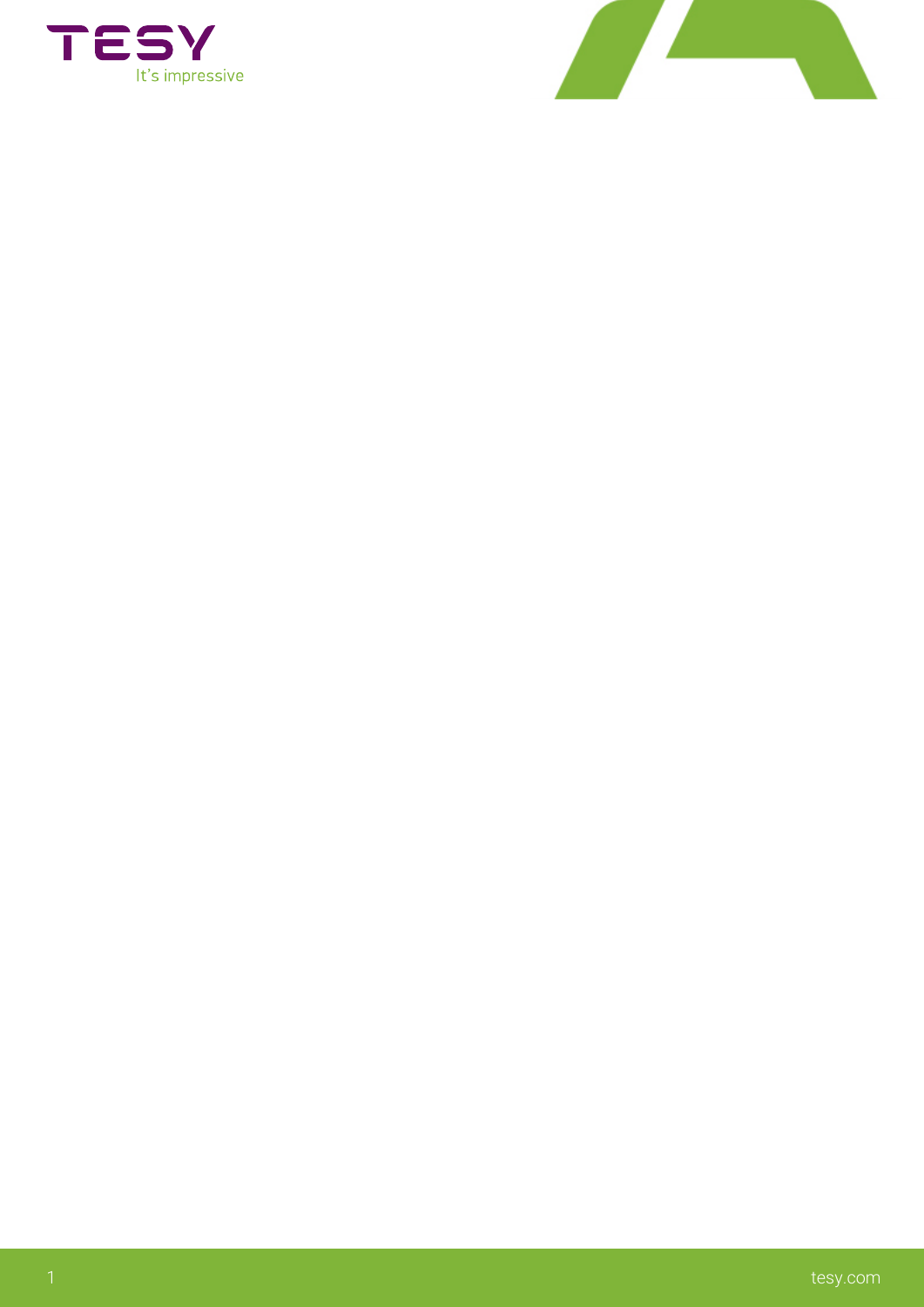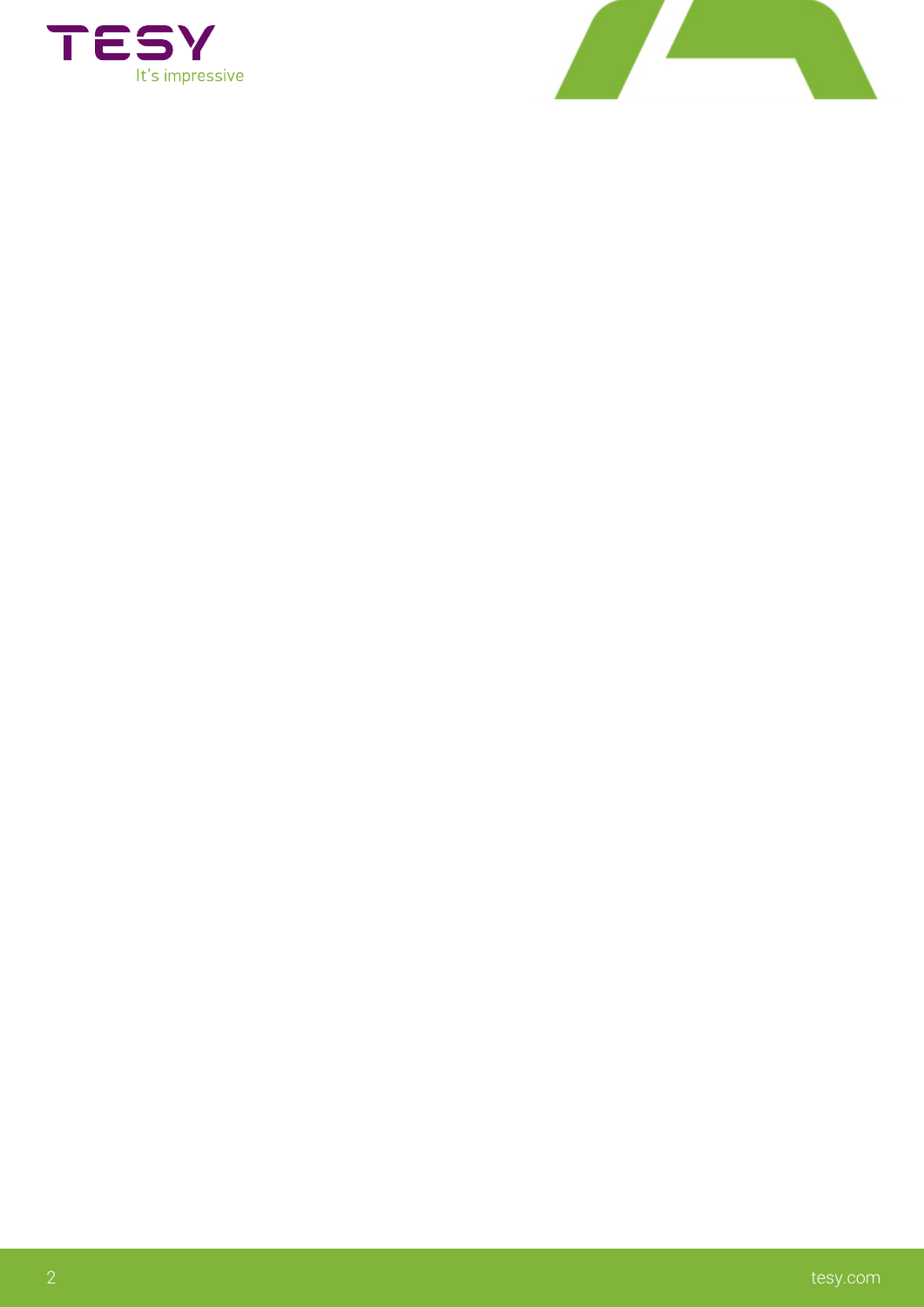

## BELLISLIMO

## GCR 80 27 22 E3'

| Model                                 | BelliSlimo 8 |
|---------------------------------------|--------------|
| Real Volume                           | 65 L         |
| Rated power                           | 1200/2200 W  |
| Heating time "t 45K (15 - 60°C)**80°C | $2:11$ h:min |
| Annual consumption of electricity AEC | 1256 kWh     |
| Energy class                          | $\mathsf B$  |
| Height                                | 1.057 m      |
| Width                                 | 0.490 m      |
| Depth                                 | $0.280$ m    |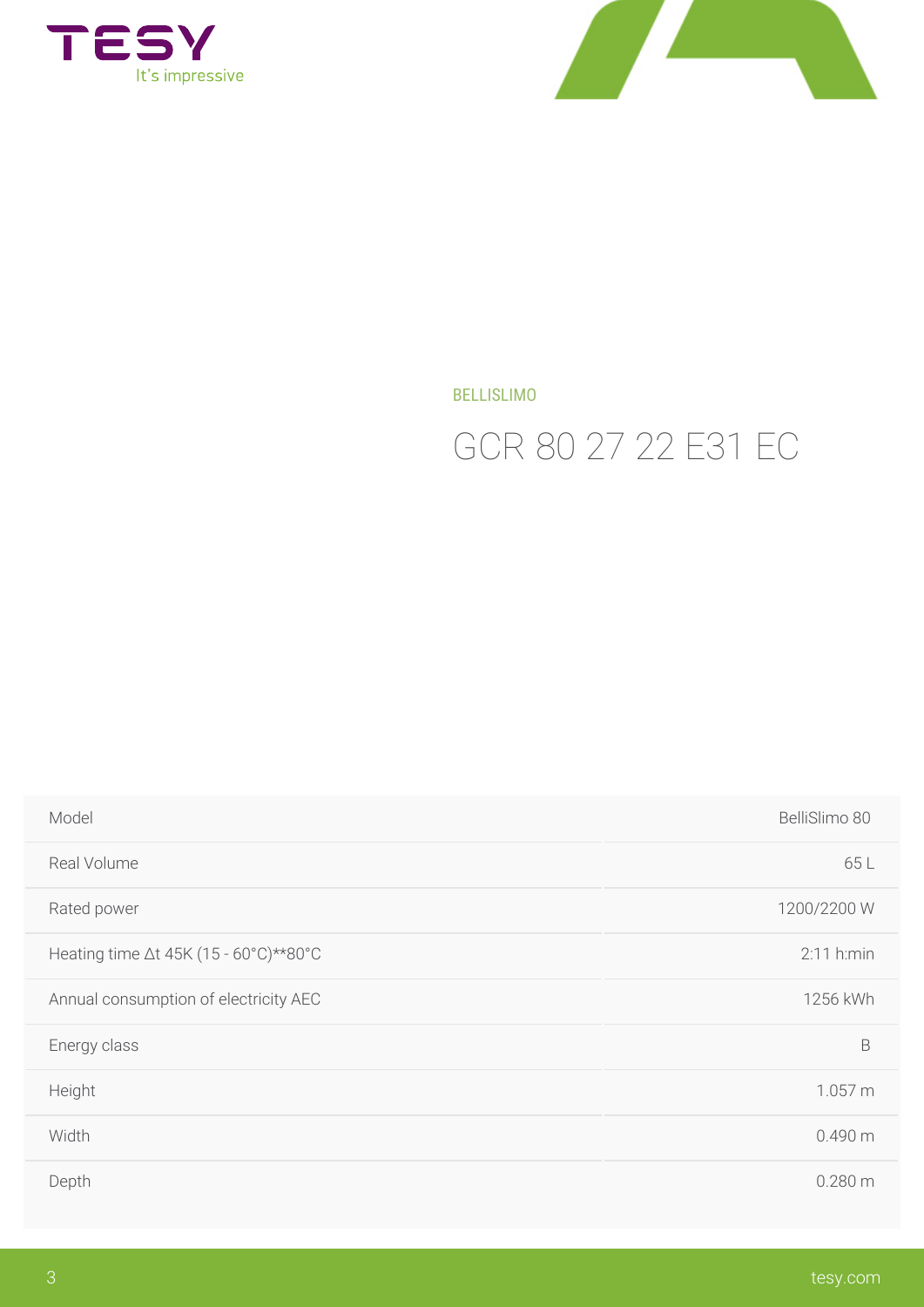

| Mounting                    | Universal |
|-----------------------------|-----------|
| Load profile                | M         |
| $V$ 40                      | 140 L     |
| T <sub>out of the box</sub> | 78 °C     |
| MAX40                       | 140L      |